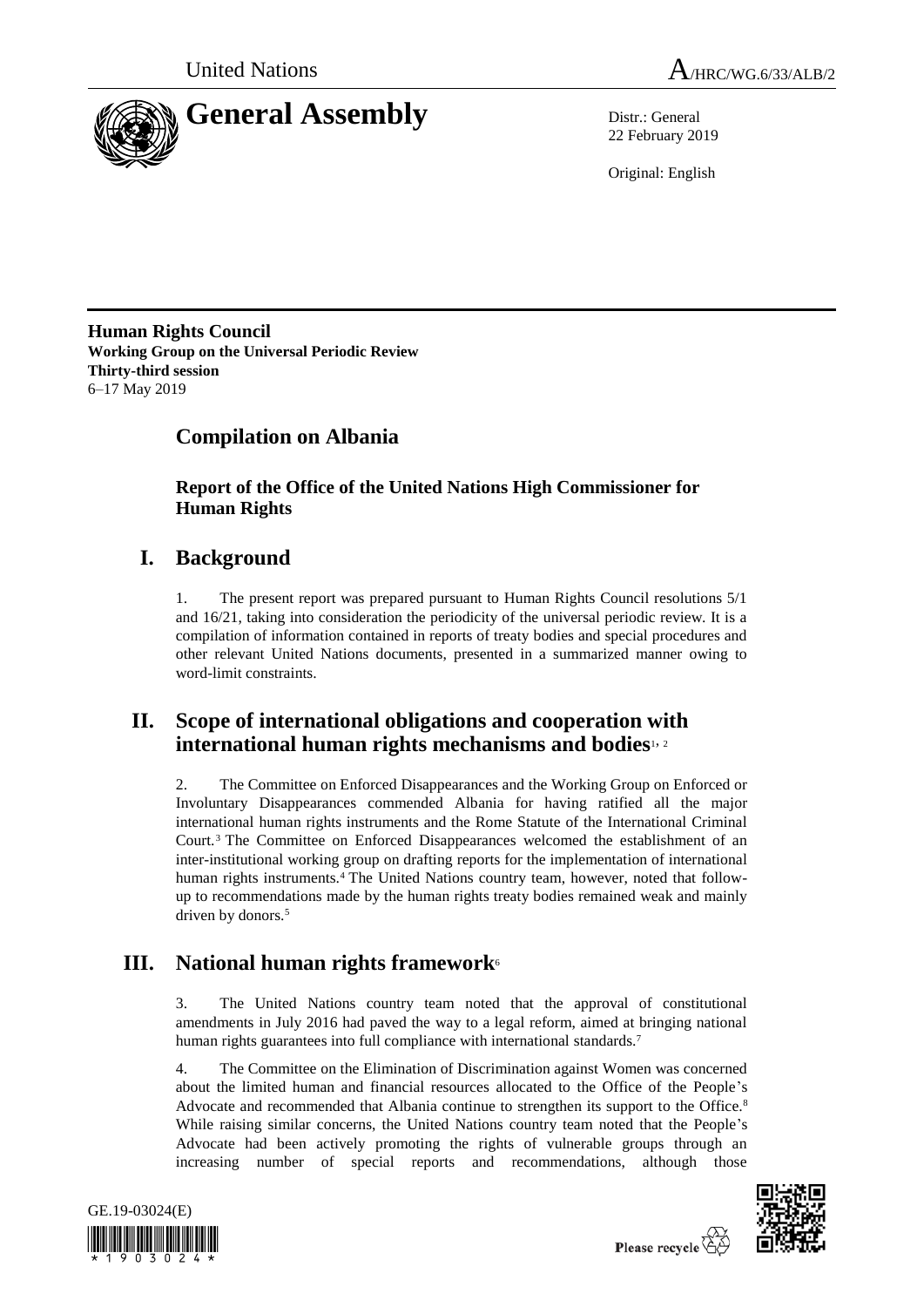recommendations had not been fully implemented.<sup>9</sup> The country team also noted that posts for the commissioner for children's rights and for the prevention of torture had been filled, although only in 2018, and a new Commissioner for Protection from Discrimination had been elected in 2018.<sup>10</sup>

5. The Special Rapporteur on freedom of religion or belief noted that Albania was making progress in addressing the five key reform priorities identified by the European Commission as necessary for integration into the European Union, which included reforms to combat corruption and organized crime, strengthen the judiciary, improve public administration and advance human rights.<sup>11</sup>

## **IV. Implementation of international human rights obligations, taking into account applicable international humanitarian law**

## **A. Cross-cutting issues**

## **1. Equality and non-discrimination**<sup>12</sup>

6. The United Nations country team noted that despite legal developments to promote non-discrimination, discrimination against lesbian, gay, bisexual, transgender and intersex persons persisted, including denial of their right to marry and have a family, the right to gender reassignment surgery for transgender persons, and the right to self-determination in relation to bodily integrity for intersex persons. The country team also noted that there was an urgent need to improve the range of and access to high quality sexual and reproductive health services for lesbian, gay, bisexual, transgender and intersex persons. It recommended that Albania enforce the current legislation and national action plan and improve access to sexual and reproductive health services. <sup>13</sup> The Office of the United Nations High Commissioner for Human Rights reported that it had led the "free and equal" campaign to promote equal rights for and fair treatment of lesbian, gay, bisexual, transgender and intersex persons, through the media and national events.<sup>14</sup>

7. The Committee on the Elimination of Racial Discrimination noted that a new antidefamation package was under preparation, which would allow public entities to seek compensation in court. The Committee was concerned about reports of the continued use of hate speech in public discourse by public figures, including politicians, and the incomplete information on the cases that had been prosecuted and the convictions that had been obtained.<sup>15</sup>

## **2. Development, the environment, and business and human rights**

8. The United Nations country team stated that the National Strategy for Development and Integration for 2015–2020 was in place and European integration, good governance, democracy and the rule of law, microeconomic and fiscal stability, social cohesion, human development and the sustainable use of resources had been set as priorities. It noted, however, that tangible and sustainable results from the corresponding strategies and action plans were missing and technical assistance from donors was still required.<sup>16</sup>

## **3. Human rights and counter-terrorism**

9. The United Nations country team noted the adoption of the national strategy on the prevention of violent extremism and radicalization leading to terrorism for 2015–2020 and its action plan. It also noted the launch of a pilot programme in schools, aimed at providing students with knowledge on religion and religious coexistence and preparing them for building resilience against violent extremist narratives. <sup>17</sup> The Special Rapporteur on freedom of religion reported that the national strategy contained a number of commendable and necessary elements. He highlighted the need for such policies to respect the principles of religious pluralism, universality and inclusion of all communities, groups and individuals on an equal footing as long as they were not engaging in violence, incitement to violence, hostility or discrimination, or activities that were considered criminal under international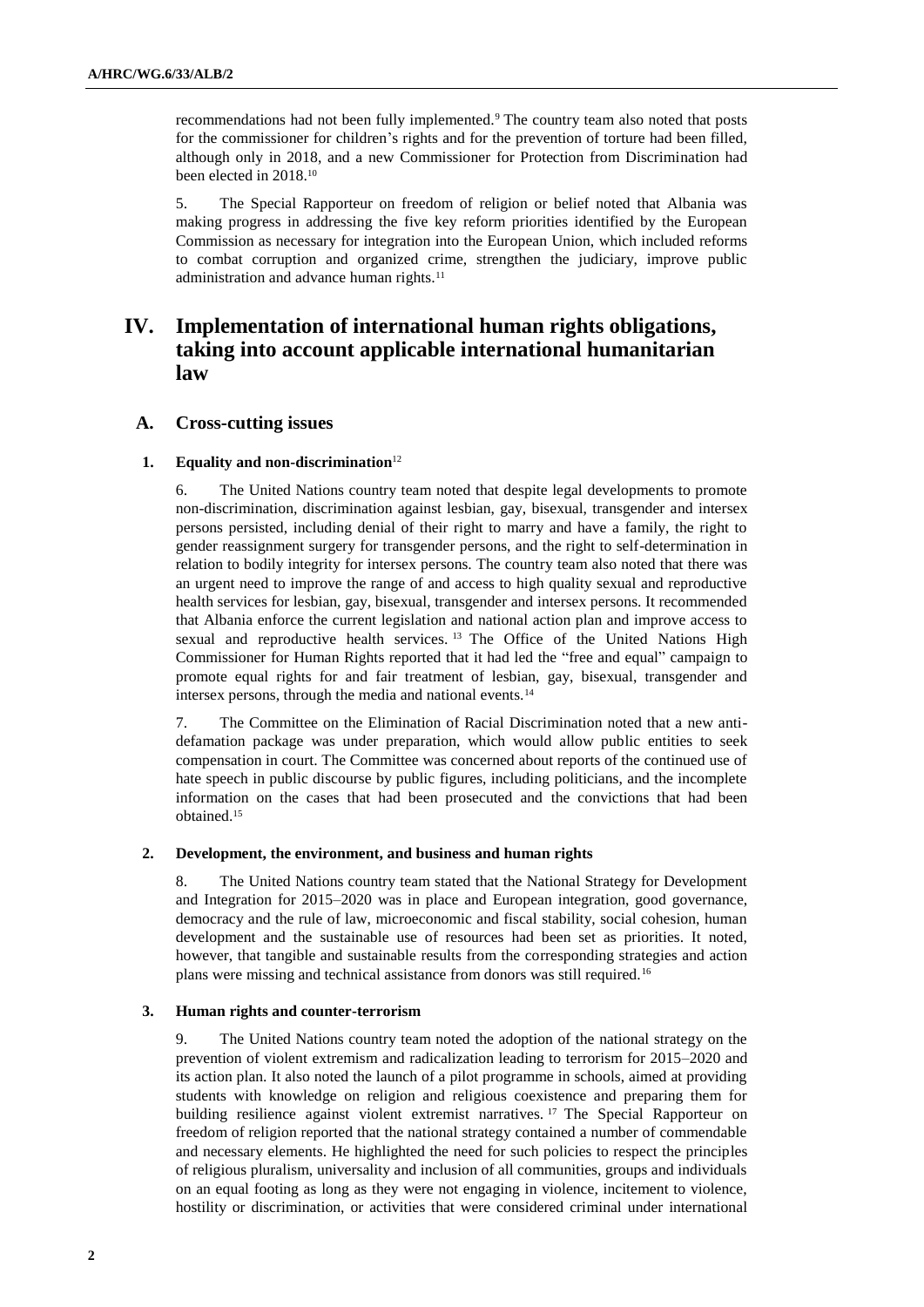law. That should be done without granting a veto power on matters of creed to the heads of religious communities and by fostering both intrafaith and interfaith dialogue at the same time.<sup>18</sup>

10. The Special Rapporteur noted that several government officials had reported that the phenomenon of ethnic Albanian fighters, including some travelling abroad, the recent convictions of two self-declared imams and six other persons for recruiting foreign terrorist fighters (or inciting them to fight abroad), and an apparent rise in the number of unregistered mosques built by foreign funding sources, had prompted the Government to change its "laissez-faire" policy that had allowed religious groups to organize and build new houses of worship.<sup>19</sup>

## **B. Civil and political rights**

#### **1. Right to life, liberty and security of person**<sup>20</sup>

11. The Committee on Enforced Disappearances recommended that Albania provide a clear and distinct definition of enforced disappearance, and specify the applicable penalties. <sup>21</sup> It urged Albania to adopt the measures necessary to incorporate into its Criminal Code a definition of enforced disappearance as a crime against humanity in accordance with the International Convention for the Protection of All Persons from Enforced Disappearance, $2<sup>2</sup>$  and to expressly specify that no order or instruction from any public authority, civilian, military or other, might be invoked to justify an offence of enforced disappearance. The Committee also urged Albania to strengthen protection and legal guarantees for subordinates wishing to disobey an order from a superior to commit an enforced disappearance.<sup>23</sup> Furthermore, it recommended that Albania revise its Criminal Code to specifically recognize the continuous nature of the offence of enforced disappearance, and that it ensure that the statute of limitations for criminal proceedings reflected the extreme seriousness of the offence.<sup>24</sup>

12. The United Nations country team stated that blood feud killings continued to occur in Albania. While noting the action plan adopted in 2014 by the General Police Directorate to prevent, discover, document and fight the criminal activity based on blood feuds, it stated that there was insufficient coordination between the State police and the Public Prosecution Office, and court sentences for perpetrators remained light. The country team recommended that Albania adopt a strategy to combat blood feuds and address the relevant social, cultural and economic factors. It stressed the need to provide women and children who had been isolated as a result of blood feuds with economic aid, social services, education and health care, including a basic package of primary health-care services.<sup>25</sup> The Committee on the Elimination of Discrimination against Women made similar recommendations.<sup>26</sup>

#### **2. Administration of justice, including impunity, and the rule of law**<sup>27</sup>

13. The Working Group on Enforced and Involuntary Disappearances welcomed the reforms in the justice sector following the constitutional changes in 2016, including the implementation of a vetting system that was aimed at removing corrupted and politically compromised judges.<sup>28</sup> The United Nations country team made similar remarks, but noted that the increased number of vacancies at the Constitutional Court, the Supreme Court and other levels of court was negatively influencing citizens' access to justice.<sup>29</sup> The Committee on the Elimination of Racial Discrimination recommended that Albania ensure that the High Council of Justice did not include members of the executive branch in its composition.<sup>30</sup>

14. The United Nations country team noted the adoption of the Code of Criminal Justice for Children in 2017 and the Justice for Children Strategy in 2018, and highlighted the need for considerable efforts and investments to ensure the implementation of the Strategy.<sup>31</sup> It recommended that Albania put in place sufficient and appropriate human and financial resources and improve access at the community level to services, including restorative justice services, for children in conflict with the law and children in contact with the law. It also recommended that Albania avoid placing girl offenders in the same detention facilities as adult women offenders. It noted the adoption of the law on free legal aid in 2017, aimed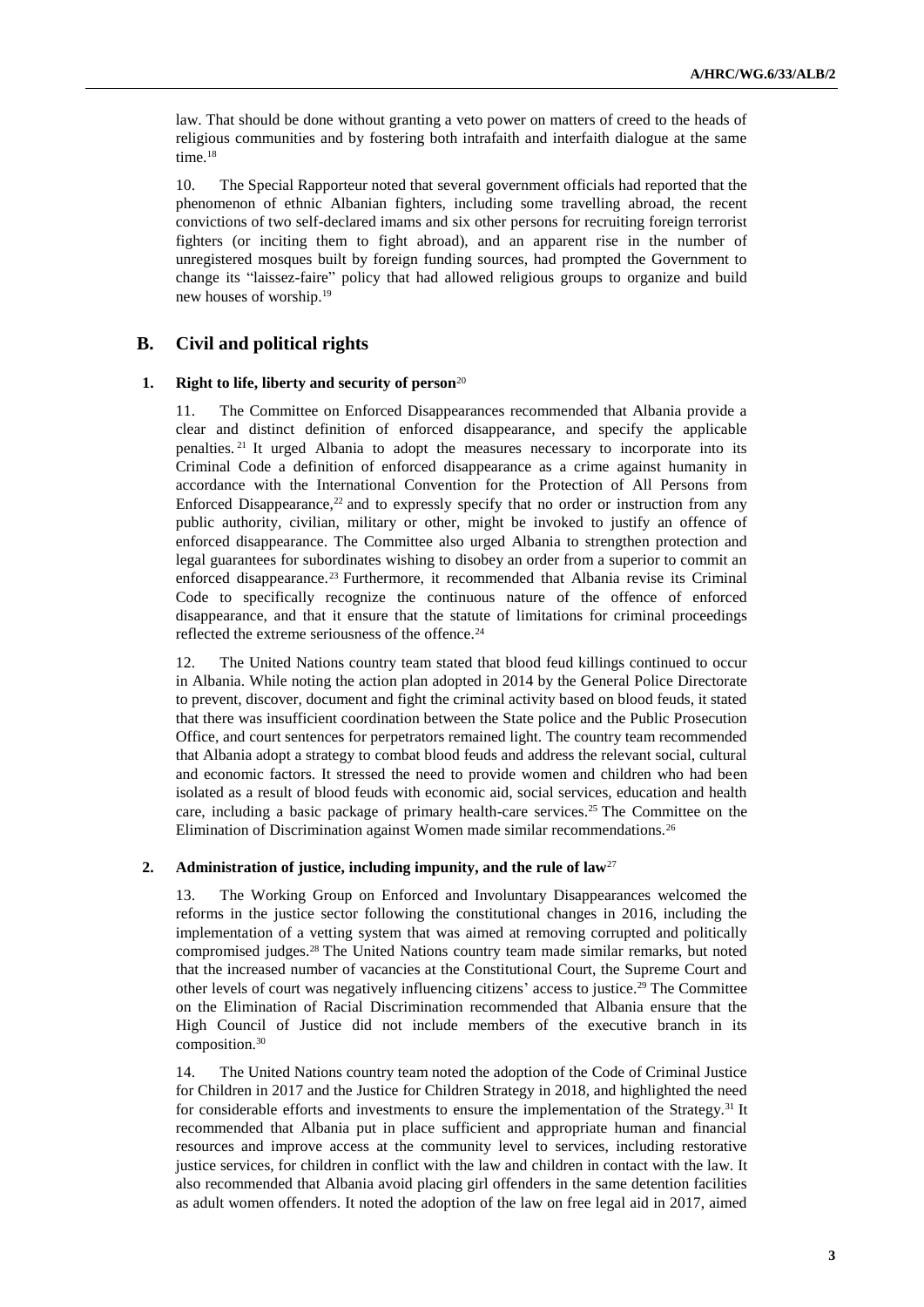at guaranteeing free legal aid to child victims and witnesses of crimes, children in conflict with the law and children in administrative and civil proceedings.<sup>32</sup>

15. The Committee on Enforced Disappearances noted that Albania had set up specific institutions to study and identify cases of political persecution by the communist regime, but regretted that it had not yet carried out any investigations.<sup>33</sup> The Working Group on Enforced and Involuntary Disappearances made similar observations <sup>34</sup> and noted that Albania still did not have any comprehensive legislation in place to secure the rights of both the families of forcibly disappeared persons and wider society to know the truth. <sup>35</sup> It reported that, despite the adoption of Law No. 45/2015 on the right to information on the documents of the security service of the former communist regime,<sup>36</sup> the law did not provide for the declassification of that information.<sup>37</sup> The Working Group stressed the need to train law enforcement officials, judges and lawyers representing victims on the applicable international standards.<sup>38</sup>

## **3. Fundamental freedoms and the right to participate in public and political life**<sup>39</sup>

16. The Special Rapporteur on freedom of religion reported that one of the most difficult challenges facing the Government was related to the restitution of property seized from Albanians, including religious communities, during the communist era (1945–1990). He stated that all the traditional religious communities – Muslim, Roman Catholic, Orthodox Christian and Bektashi – had expressed concern and frustration over what they perceived to be ongoing delays regarding the State's full or satisfactory restitution of or compensation for their lost property.<sup>40</sup> The United Nations country team made similar observations.<sup>41</sup> The Special Rapporteur emphasized the importance of expediting the restitution of properties and the legalization of houses of worship, and ensuring that the process was carried out in a fair and transparent manner with the engagement of all stakeholders.<sup>42</sup>

17. The Special Rapporteur noted that the Government had taken some steps to limit the scope of restrictions on public manifestations of religion,  $43$  but that article 10 of the Constitution appeared to create a legal differentiation – or perhaps a hierarchy – between religious organizations recognized under Law No. 8788 on non-profit organizations and those recognized as religious communities allowed to enter into agreements with the State.<sup>44</sup> He recommended that the Government provide for the equal enjoyment of the right to freedom of religion or belief for all individuals, including those who did not subscribe to those religions or interpretations of religion that enjoyed recognized or contractual status.<sup>45</sup>

18. The Special Rapporteur noted that the proposed programmes to introduce a module on religion as part of civic education in schools were an important part of nourishing and safeguarding interfaith understanding and societal harmony, but he stressed the importance of transparency in carrying out such programmes. <sup>46</sup> He highlighted the importance of strengthening the separation between political mobilization and religion and nurturing an inclusive national identity, while fully respecting the rights of ethnic and linguistic minorities.<sup>47</sup>

## **4. Prohibition of all forms of slavery**<sup>48</sup>

19. The Committee on the Elimination of Racial Discrimination welcomed the National Strategy on the Fight against Human Trafficking for 2018–2020,<sup>49</sup> but was concerned that Roma and Egyptian women and children were disproportionately overrepresented among victims of trafficking. <sup>50</sup> The Committee on the Elimination of Discrimination against Women was concerned that Albania remained a source and destination country for trafficking in women and girls, especially for trafficking linked to tourism in coastal areas. It recommended, inter alia, ensuring the investigation, prosecution and conviction of traffickers, and of public officials complicit in trafficking offences.<sup>51</sup>

20. The United Nations country team noted that the most recent amendments to the Criminal Procedure Code, adopted under Law No. 35/2017, improved the position of victims of trafficking and their access to justice. It also noted the standard operating procedures approved in 2018 for the protection of victims and potential victims of trafficking, but regretted that they had not been effectively implemented, particularly with regard to the identification of victims and especially within mixed migration flows. It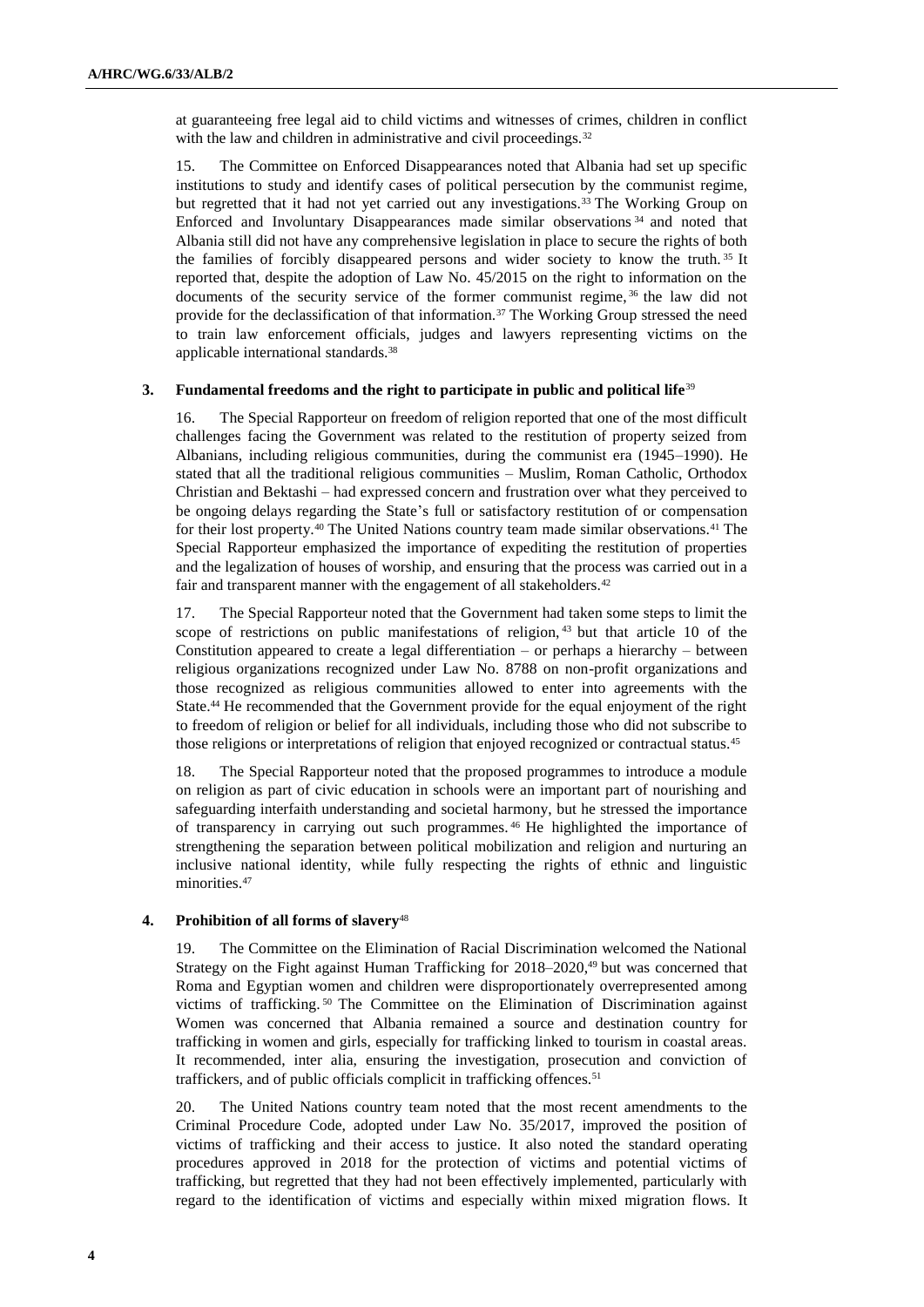highlighted the need to strengthen the capacities of front-line actors, including border and migration police, centres for irregular migrants and asylum centres.<sup>52</sup>

21. The International Labour Organization Committee of Experts on the Application of Conventions and Recommendations noted the adoption of Law No. 10347 in 2014, which prohibited the sale and trafficking of children. It urged the Government to intensify its efforts in that regard, including by ensuring thorough investigations, robust prosecutions of perpetrators and sufficiently effective and dissuasive sanctions.<sup>53</sup>

## **C. Economic, social and cultural rights**

#### **1. Right to an adequate standard of living**<sup>54</sup>

22. The United Nations country team noted the adoption of Law No. 22/2018 on Social Housing,<sup>55</sup> which was intended to provide a tailored approach to the specific housing needs of persons with disabilities, elderly persons, children and other groups. It noted that, together with the anti-discrimination law, the Law on Social Housing offered protection against discrimination in the allocation of housing and housing improvements for Roma and Egyptian communities.<sup>56</sup> The Committee on the Elimination of Racial Discrimination was, however, concerned at reports that many members of the Roma and Egyptian minorities had been affected by forced evictions.<sup>57</sup> The country team also noted that multiple forms of discrimination and deprivation of services in segregated Roma neighbourhoods remained a problem, and that groups of Roma families living in barracks with severe health conditions had been identified.<sup>58</sup>

## **2. Right to health**<sup>59</sup>

23. The United Nations country team noted that progress had been made with the approval of the National Health Strategy for 2016–2020, the strategic document and action plan for sexual and reproductive health for 2017–2021, the national action plan for contraceptive security for 2017–2021 and the national action plan on health promotion for 2017–2021. However, it noted that investments in health care remained low and funding constraints hindered the necessary support and timely implementation of strategies and policies.<sup>60</sup> The Committee on the Elimination of Discrimination against Women was also concerned about the low budgetary allocations (2.6 per cent of gross domestic product) for the health sector and the limited oversight of hospital facilities.<sup>61</sup>

24. The United Nations country team noted that in 2015, the basic package of primary health-care services had been revised, with a particular focus on the health of women and young people.<sup>62</sup> The Committee on the Elimination of Discrimination against Women was concerned about the excessive use of abortion as a method of birth control, and that women living in rural and remote areas and Roma and Egyptian women continued to have limited access to primary health care and sexual and reproductive health-care services, and were often unaware of the availability of those services.<sup>63</sup>

25. The United Nations country team noted that, according to national analytical studies and surveys, sex-selective abortions were still being performed in both private and public clinics without any serious legal or procedural barriers.<sup>64</sup> It highlighted the need for a fully fledged scientific study, further political engagement from government departments and agencies and improved monitoring of the health sector with regard to sex-selective abortions.<sup>65</sup>

26. The United Nations country team reported that Albania remained a country with a low prevalence of HIV and that antiretroviral medicines were offered for free. It urged Albania to raise public awareness on the importance of HIV testing and to ensure that tests were available and accessible at care points.<sup>66</sup> The Committee on the Elimination of Discrimination against Women was concerned about the increasing number of cases of mother-to-child transmission of HIV, despite the prevention programmes in place. It recommended that Albania strengthen its efforts to prevent mother-to-child transmission of HIV through regular screening, early diagnosis and free distribution of antiretroviral medicines.<sup>67</sup>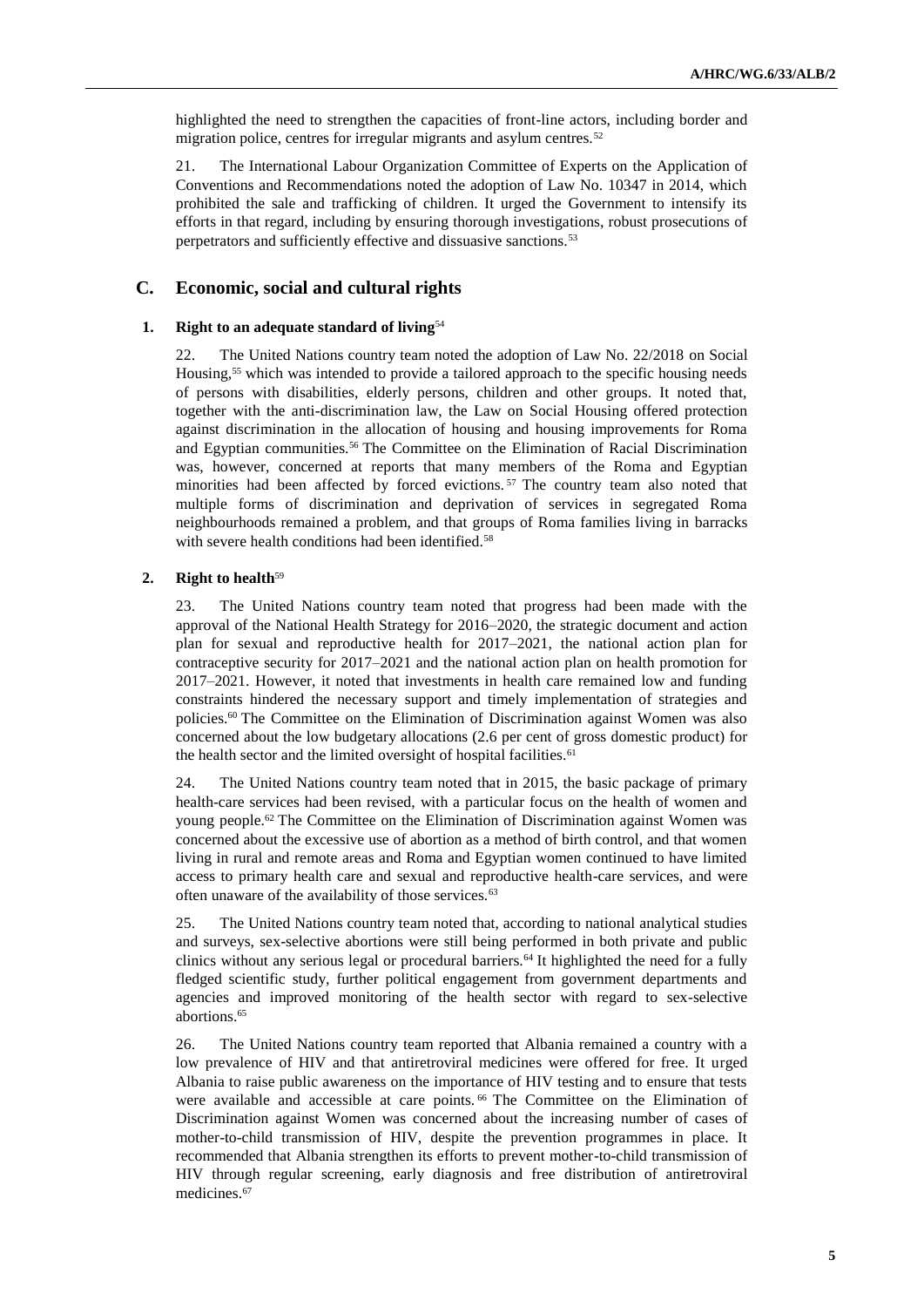## **3. Right to education**<sup>68</sup>

27. The United Nations country team noted the introduction of new guidelines in 2017 to measure the early school dropout rate more accurately, but noted that there was a lack of real-time data and limited monitoring of dropouts from schools. While noting the gradual improvements in children's access to primary school, the country team also noted that there were no additional incentives based on a child's social and economic situation, and there were significant barriers for Roma children in their access to education. There were also barriers for Roma children in their access to preschool, which were related to poverty, a lack of birth certificates and vaccinations, the distance to the nearest preschool, a nonappealing preschool system and a lack of information on the benefits of preschool. The country team recommended that Albania continue its efforts to maintain the near-universal enrolment rate in basic education, and to foster enrolment in pre-primary education and non-discrimination in education.<sup>69</sup>

28. The Committee on the Elimination of Discrimination against Women was concerned that the school enrolment rate of girls remained lower than that of boys and that the dropout rate among girls, especially girls from minority groups, at the secondary level of education remained disproportionately high. It recommended facilitating access to compulsory and mainstream education for all girls and boys, including those belonging to minority groups, those with disabilities and those living in rural and remote areas, by, inter alia, enhancing school infrastructure, teacher training and other human, technical and financial resources.<sup>70</sup>

## **D. Rights of specific persons or groups**

## **1. Women**<sup>71</sup>

29. The United Nations country team noted that legislation on gender equality, nondiscrimination and domestic violence had improved, and that Albania was implementing the third National Strategy on Gender Equality for 2016–2020.<sup>72</sup> The Committee on the Elimination of Discrimination against Women welcomed the amendment to the Labour Code that defined and reversed the burden of proof in cases of sexual harassment, but it recommended that Albania reverse the burden of proof in cases of alleged sex-based or gender-based discrimination, in favour of claimants.<sup>73</sup>

30. The United Nations country team noted that the amendments made in 2018 to the law on measures against domestic violence had improved the legal definition of domestic violence, but it recommended that the legal framework be brought into full compliance with the Council of Europe Convention on Preventing and Combating Violence against Women and Domestic Violence (Istanbul Convention), including by revising the definition of rape and ensuring protection and prevention measures for victims of all forms of sexual violence. <sup>74</sup> The Committee on the Elimination of Discrimination against Women was concerned about the prevalence of gender-based violence, the low rate of reporting of cases of gender-based violence against women, the insufficient implementation of the national referral mechanism, the insufficient number of shelters for victims of gender-based violence and the restrictive criteria for admission to those shelters, and the frequent failure to enforce protection orders and emergency protection orders.<sup>75</sup> The country team made similar observations and highlighted that women from disadvantaged groups faced additional barriers to accessing services.<sup>76</sup> It recommended strengthening the capacities of service providers and the judiciary to enforce the legal and policy framework on domestic violence and gender-based violence, and providing adequate resources for prevention and rehabilitation services for all victims of violence, including victims from rural areas and disadvantaged groups. It also recommended ensuring the necessary legal and policy amendments to institutionalize specialized support services for victims of sexual violence.<sup>77</sup>

31. The Committee on the Elimination of Discrimination against Women expressed concern about the persistence of gender stereotypes and harmful practices. It recommended that Albania prohibit all harmful practices, including child marriage, the practice of families choosing husbands for their female relatives, and killings or other crimes committed in the name of so-called honour, and that it prosecute and adequately punish the perpetrators of those practices.78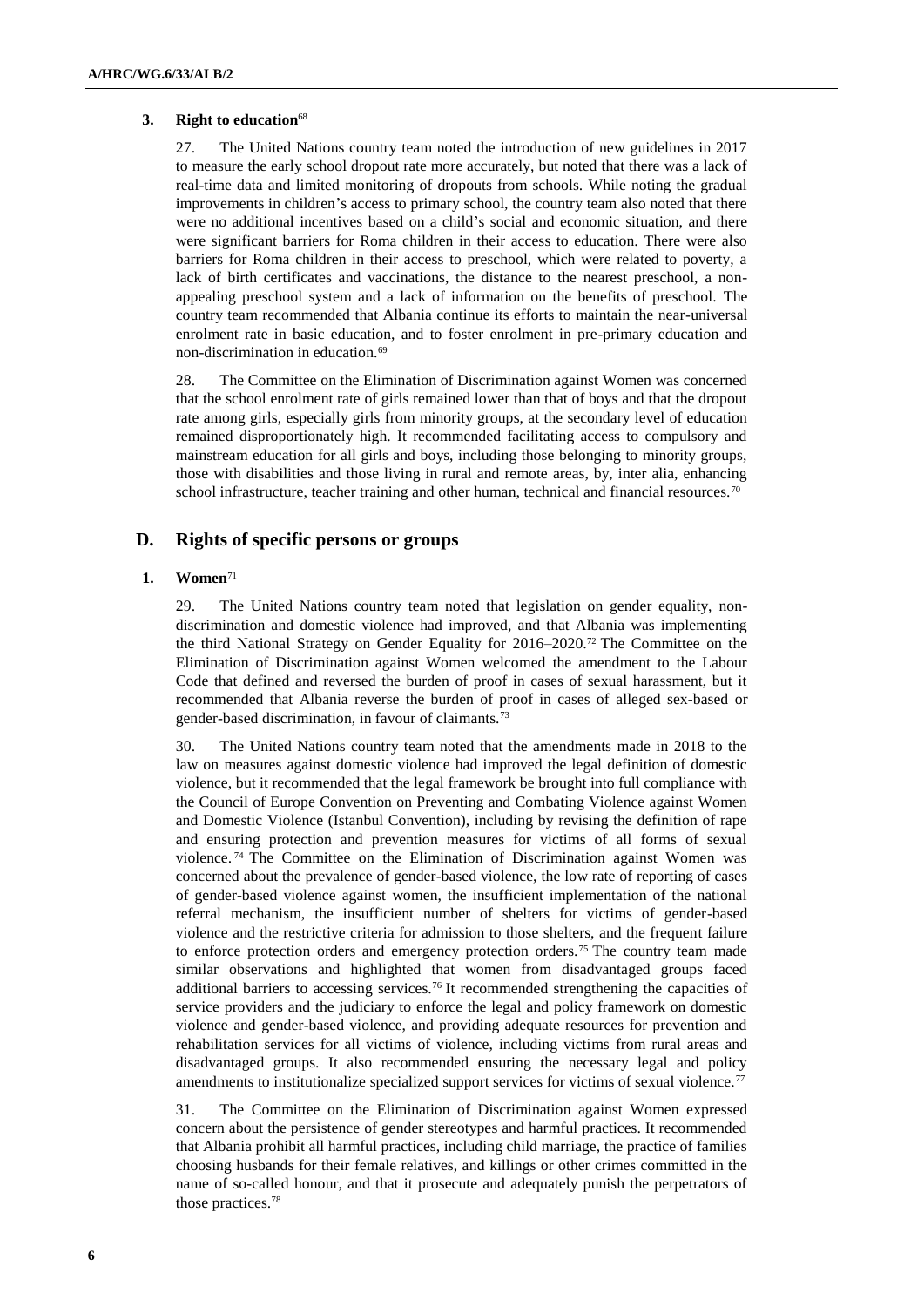32. The Committee noted with concern that only a small percentage of women in the country owned land, and that Law No. 33/2012, which provided for joint ownership by both spouses of property acquired during marriage, was not being implemented effectively. It recommended that Albania enforce the legislation effectively and ensure that women were not discriminated against or disadvantaged in matters of inheritance.<sup>79</sup> The United Nations country team made similar observations.<sup>80</sup>

33. The Committee welcomed the amendments made in 2015 to the Electoral Code, which established a 50 per cent quota for candidates from both sexes for local elections, and noted an increase in the number of women participating in political and public life.<sup>81</sup> It recommended promoting the participation in political and public life of women belonging to disadvantaged or marginalized groups, and removing any obstacles, such as civil registration requirements or physical barriers, to enable women to exercise their right to political and public participation, including the right to vote.<sup>82</sup>

34. The Committee was also concerned about the concentration of women in the informal labour market without adequate labour and social protection, the significant gender wage gap, particularly in the private sector, and the extremely low minimum wage that disproportionately affected women.<sup>83</sup> The United Nations country team raised similar concerns.<sup>84</sup>

35. The Committee welcomed the adoption of the action plan for supporting women entrepreneurs for 2014–2020<sup>85</sup> and the amendment made in 2014 to the Law on Social Assistance and Social Services, which provided for social assistance to be paid directly to women. Nevertheless, the Committee noted with concern the limited implementation of those measures, in particular at the local level and with regard to women and girls belonging to disadvantaged or marginalized groups.<sup>86</sup>

## **2. Children**<sup>87</sup>

36. The United Nations country team noted the adoption of a law on the protection of the rights of the child in 2017, but noted that the Government was yet to adopt secondary legislation and yet to effectively implement an intersectoral approach to child protection. It stated that children in Albania were exposed to violence at home, in institutions, at school, in the community and on the Internet. It recommended that Albania accelerate the implementation of its legal and policy framework on child protection to ensure full geographic coverage with qualified child protection workers and to build the capacities of the entire child protection workforce.<sup>88</sup> The Committee on Enforced Disappearances noted that domestic legislation offered general protection to children against violence, exploitation, neglect and abuse, but did not provide for specific protection for children subjected to enforced disappearance.<sup>89</sup>

37. The United Nations country team noted that the current legal framework was not sufficient to adequately protect all children from online risks or to prosecute perpetrators for acts of online abuse and exploitation. It therefore recommended that Albania update its normative and institutional frameworks to protect all children from online risks.<sup>90</sup>

38. The United Nations country team noted that many children, the majority of whom had at least one parent alive, were placed in residential institutions mainly due to povertyrelated issues. It also noted that the Government had developed a plan for deinstitutionalization and recommended that the Government implement that plan and assess the situation of children in residential institutions in order to reunite them with their biological families or place them in a family-type environment.<sup>91</sup>

39. The Committee on the Elimination of Discrimination against Women was seriously concerned about the practice of child marriage, especially among Roma and Egyptian communities, often authorized by a court decision as an exception to the minimum age of marriage of 18 years. It recommended that Albania strictly prohibit child marriage and criminalize violations of that prohibition, allowing only very limited and clearly defined exceptions where courts might authorize unions for persons under 18 years of age with the consent of both partners. It also recommended that Albania raise awareness among children, parents, community and religious leaders and the general public of the negative impact of child marriage on the health and development of children, particularly girls.<sup>92</sup>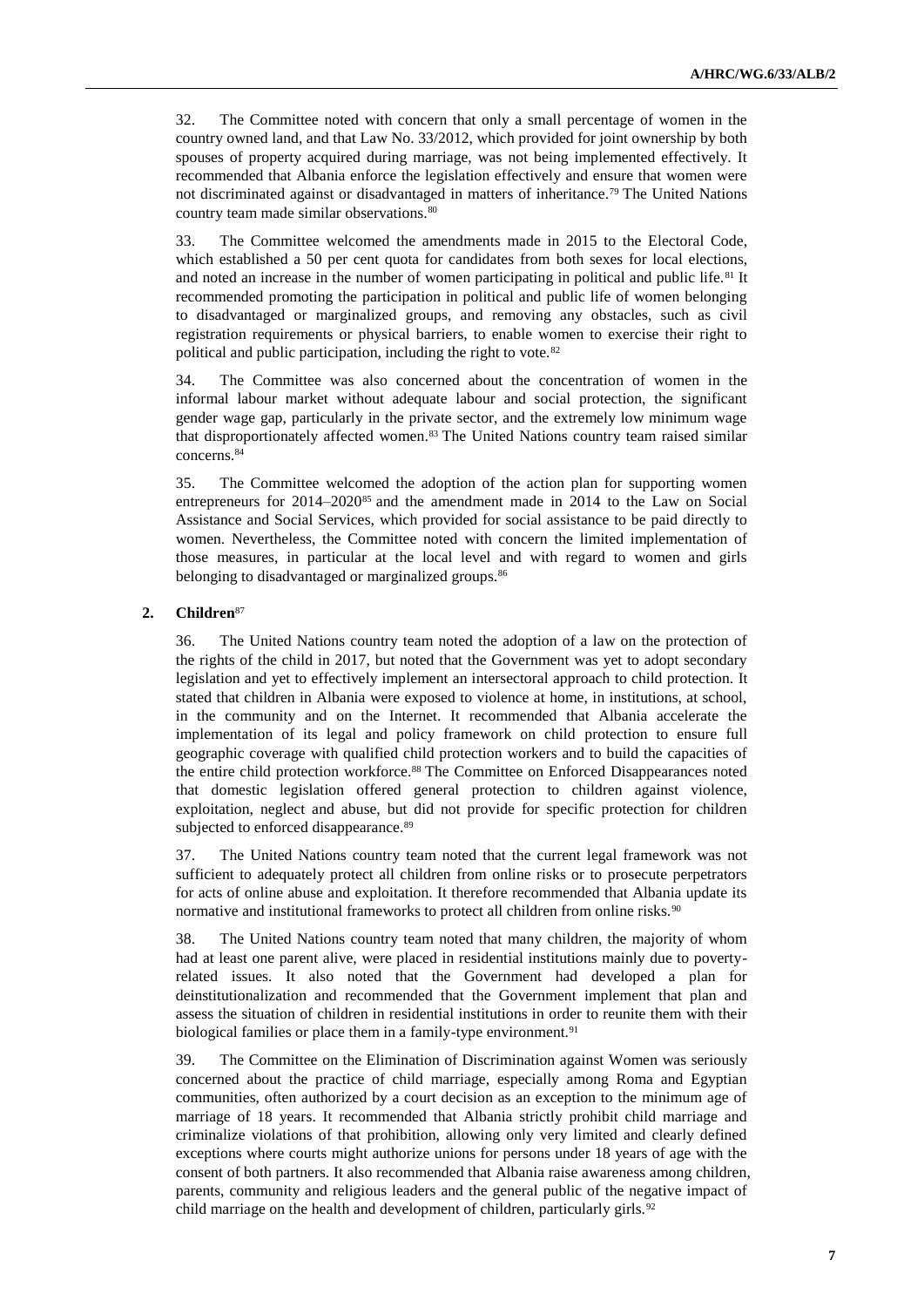## **3. Persons with disabilities**<sup>93</sup>

40. The United Nations country team noted the adoption of the National Action Plan on Persons with Disabilities for 2016–2020, of three by-laws to the 2014 law on the inclusion of and accessibility for persons with disabilities, and of the Law on Social Care Services in 2016, which provided for a social fund and the establishment of social welfare departments in municipalities in order to respond to the needs of all vulnerable groups, including persons with disabilities. It noted, however, that the need for assistive devices had not been met, and that municipalities could not afford to provide social care services for people with disabilities. It urged Albania to implement the relevant legislation, and particularly to adopt secondary legislation and guidelines to give full effect to the Law on Social Care Services.<sup>94</sup>

41. The United Nations country team noted that persons with disabilities continued to face multiple barriers in accessing public services and that the implementation of legislation and policies was weak due to a lack of budgeting by all sectors, a lack of secondary regulations and plans and a lack of monitoring of the rights of persons with disabilities in a comprehensive, continuous and sustainable manner. It also noted that State institutions at the national and local levels had failed to regularly collect disaggregated data and make them available to the National Council on Persons with Disabilities.<sup>95</sup>

42. The United Nations country team reported that the number of support teachers to assist children with disabilities and the number of psychologists in schools had doubled. It noted, however, that access for children with disabilities to education and quality learning must be a target for investments, in order to ensure appropriate infrastructure, assistive devices and technology to enhance their learning opportunities.<sup>96</sup>

## **4. Minorities and indigenous peoples**<sup>97</sup>

43. The Committee on the Elimination of Racial Discrimination and the United Nations country team noted the adoption of Law No. 96/2017 on Protection of National Minorities, which, inter alia, eliminated the distinction in domestic law between national minorities and linguistic minorities.<sup>98</sup> The National Action Plan for the Integration of Roma and Egyptians for 2016–2020 had also been approved.<sup>99</sup> The Committee and the United Nations country team stated that the recommendations made by the People's Advocate and the Commissioner for Protection from Discrimination on the rights of Roma and Egyptian communities remained partially or entirely unaddressed.<sup>100</sup>

44. The United Nations country team noted that despite some progress in improving access to standardized public services for Roma and Egyptians, those communities still faced barriers in their access to education, health care, freedom of movement and employment. It recommended that Albania implement targeted measures to facilitate access to employment, formally establish the current pilot income generation programmes, expand employment in the public sector and fully finance the National Action Plan for the Integration of Roma and Egyptians for 2016–2020.<sup>101</sup>

45. The United Nations country team also reported a significant increase in the number of persons belonging to the Roma community who had been provided with personal identity documents,<sup>102</sup> although the Committee on the Elimination of Racial Discrimination was concerned about the lack of an overall strategy in that regard, particularly in the light of families returning from an irregular stay abroad and increasing numbers of persons seeking international protection in the country.<sup>103</sup>

## **5. Migrants, refugees, asylum seekers and internally displaced persons**<sup>104</sup>

46. The Office of the United Nations High Commissioner for Refugees (UNHCR) reported that the legal framework on asylum was generally aligned with international standards and the institutionalization of procedures was under way. <sup>105</sup> According to the United Nations country team, the number of irregular arrivals in the country had increased fourfold in 2018. It noted that during the pre-screening of irregular arrivals at the border, the availability of interpreters in some languages and the limited number of female officers remained a challenge.<sup>106</sup> Both the country team and UNHCR noted that the expansion of the national reception centre for asylum seekers, the renovation of a municipal centre in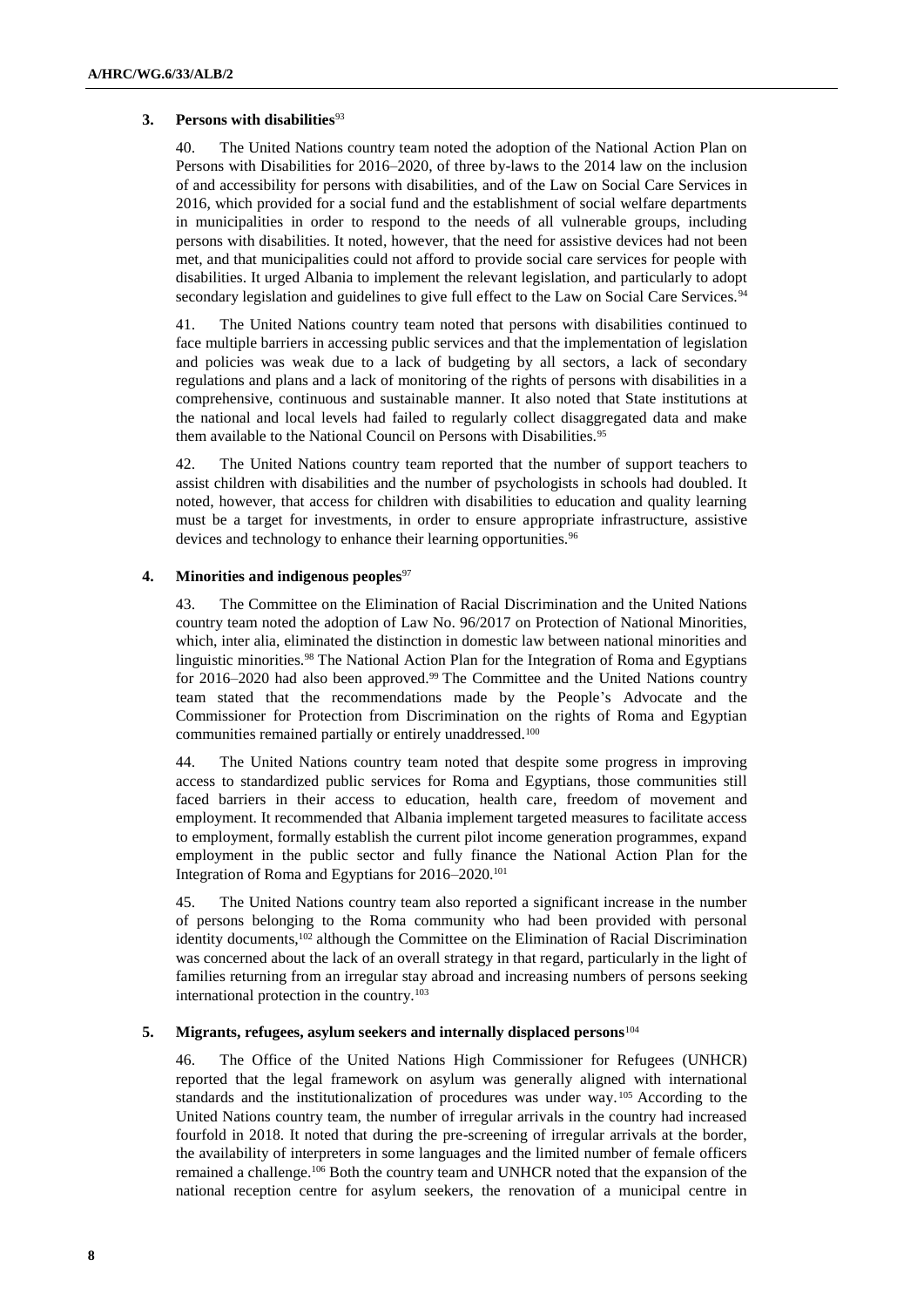Gjirokastra and the availability of a reception facility in Shkodra had doubled the reception capacity of Albania in the past two years.<sup>107</sup>

47. UNHCR noted that Albania was primarily a transit country for asylum seekers and refugees, and the limited access to documentation and socioeconomic opportunities triggered their onward movement to neighbouring countries. <sup>108</sup> It stated that the current system should ensure quality and rapid decision-making in cases of asylum seekers who decided to stay in Albania, given that their number was low in comparison to those transiting the country. UNHCR recommended that the Government establish administrative mechanisms to ensure the timely lodging of asylum applications, particularly those made by persons who had shown willingness to remain in the country, and when assessing admissibility criteria, ensure that asylum seekers had access to effective procedural safeguards, including by ensuring their right to be heard.<sup>109</sup>

48. The United Nations country team noted that local integration for refugees and asylum seekers was hindered by contradictory legal dispositions and an incomplete administrative framework, which affected their access to social assistance and social housing, and the recognition of identification documents.<sup>110</sup> UNHCR reported that according to the Law on Asylum adopted in 2014, refugees were entitled to identification and travel documents, but faced obstacles as the current system did not generate those documents automatically. It recommended that Albania issue travel documents and identity cards for refugees and persons who had been granted subsidiary protection, and that it put in place the appropriate technology and mechanisms to allow asylum seekers and refugees access to services and to their rights.<sup>111</sup>

49. UNHCR reported that, contrary to the provisions of the Law on Asylum, article 9.2 of the Law on Social Assistance and Services excluded asylum seekers from its scope, therefore restricting government support to the services provided at the national reception centre for asylum seekers. It recommended that Albania revise the Law on Social Assistance and Services accordingly. UNHCR stated that refugees could not access social public housing programmes, including those under the law on social programmes for housing in urban areas adopted in 2018, which provided for the allocation of funds to local governments. It recommended that Albania amend the law to include refugees and persons who had been granted subsidiary protection among its beneficiaries.<sup>112</sup>

50. The United Nations country team and UNHCR noted that the detention of unaccompanied children had not been a practice since 2016, although a few cases had been sporadically reported and addressed by the authorities.<sup>113</sup>

## **6. Stateless persons**

51. UNHCR and the United Nations country team noted that following a baseline study, the first legal package to reduce the risk of statelessness had been approved by the parliament in October 2018, and it addressed the main causes of statelessness. <sup>114</sup> The country team recommended that Albania further reduce the risk of statelessness, notably by cooperating with other States and by implementing the amendments made in 2018 to the Law on Civil Status.<sup>115</sup> UNHCR made similar recommendations.<sup>116</sup>

52. UNHCR also reported a substantial improvement in the identification of persons at risk of statelessness, but noted that the naturalization process was not accessible in practice for refugees due to onerous requirements, including the presentation of original documents from the country of origin and proof of sufficient economic means.<sup>117</sup> It recommended that Albania amend the Law on Citizenship to ensure flexible requirements for the naturalization of refugees with long-term residence in Albania, ensure the timely consideration of citizenship applications to avoid undue delays, and enhance interministerial coordination on integration matters.<sup>118</sup>

53. UNHCR stated that the Law on Citizenship included safeguards to protect children against statelessness, but that legal gaps had been identified for children born to persons not legally residing in Albania or to Albanian citizens abroad. It noted that there was no statelessness determination procedure in place. UNHCR recommended that Albania take steps to remove legal and practical obstacles that hindered access to Albanian nationality,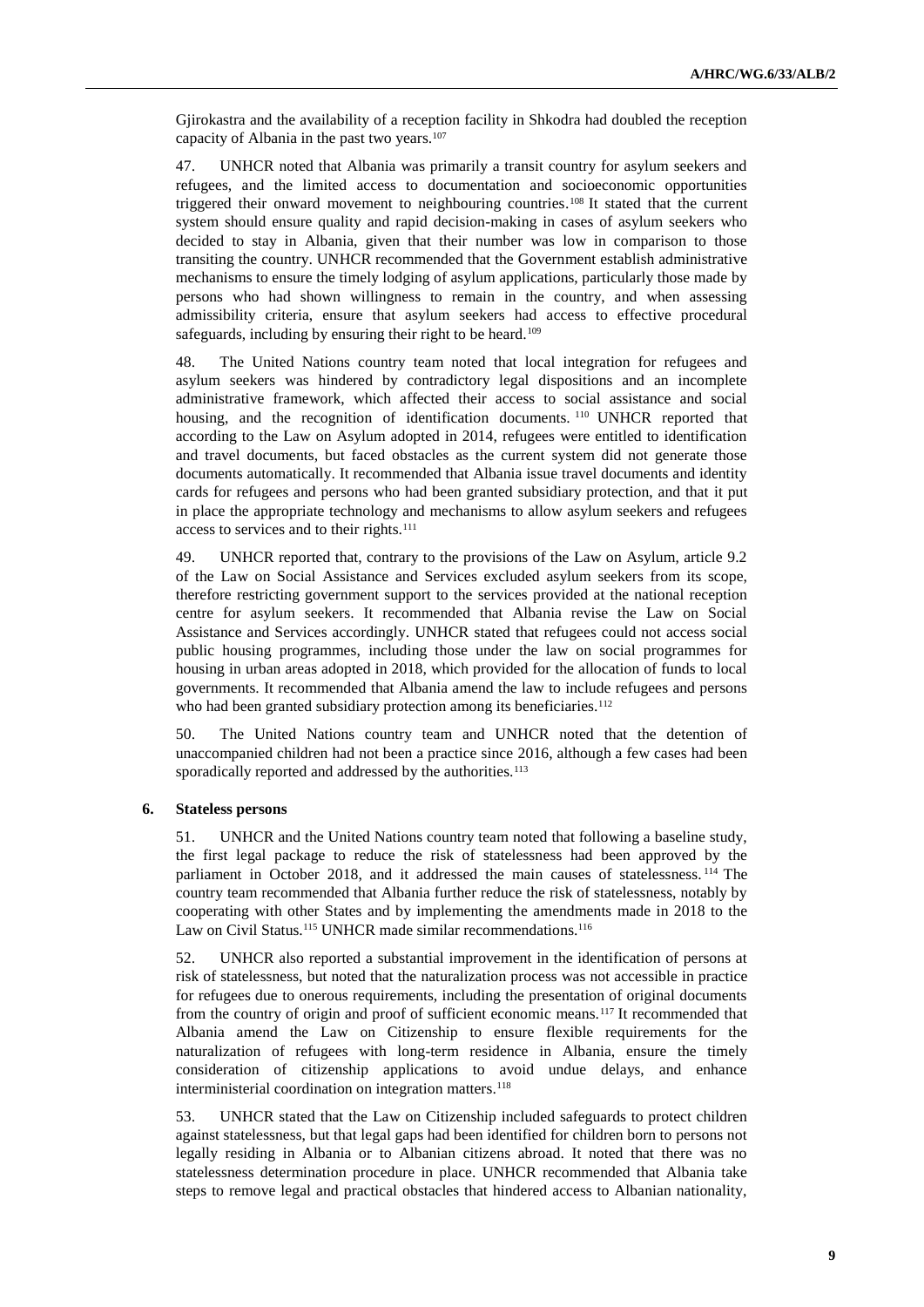and that it safeguard every child's right to a nationality, irrespective of the status, documentation or actions of his or her parents.<sup>119</sup>

### *Notes*

- <sup>1</sup> Tables containing information on the scope of international obligations and cooperation with international human rights mechanisms and bodies for Albania will be available at [www.ohchr.org/EN/HRBodies/UPR/Pages/ALIndex.aspx.](file:///C:/Users/helen/Downloads/www.ohchr.org/EN/HRBodies/UPR/Pages/ALIndex.aspx)
- <sup>2</sup> For relevant recommendations, see A/HRC/27/4, paras. 104.1-104.10 and 104.27.
- CED/C/ALB/CO/1, para. 3, and A/HRC/36/39/Add.1, para. 20.
- CED/C/ALB/CO/1, para. 6.
- <sup>5</sup> United Nations country team submission for the universal periodic review of Albania, p. 2.
- For relevant recommendations, see A/HRC/27/4, paras. 104.11–104.23, 104.27, 104.97, 105.1–105.4, 105.7–105.10, 105.19 and 106.1.
- United Nations country team submission, p. 2.
- CEDAW/C/ALB/CO/4, paras. 16–17.
- United Nations country team submission, p. 2.
- Ibid. See also CED/C/ALB/CO/1, para. 7.
- A/HRC/37/49/Add.1, para. 11.
- For relevant recommendations, see A/HRC/27/4, paras. 104.28–104.29, 104.31–104.33, 104.37– 104.39, 105.12–105.14, 105.29–105.30 and 106.4–106.7.
- <sup>13</sup> United Nations country team submission, pp. 4–5.
- A/HRC/37/3, para. 34.
- CERD/C/ALB/CO/9-12, para. 15.
- United Nations country team submission, p. 2.
- Ibid., p. 18.
- A/HRC/37/49/Add.1, paras. 55–56.
- Ibid., para. 48.
- <sup>20</sup> For relevant recommendations, see A/HRC/27/4, paras. 104.41-104.42, 104.74-104.75, 105.15-105.18 and 106.9.
- CED/C/ALB/CO/1, para. 13.
- Ibid., para. 17.
- Ibid., para. 19.
- Ibid., para. 23.
- <sup>25</sup> United Nations country team submission, p. 7.
- CEDAW/C/ALB/CO/4, paras. 41–42.
- <sup>27</sup> For relevant recommendations, see A/HRC/27/4, paras. 104.70-104.73, 104.76-104.77, 104.80-104.81, 105.31 and 106.16.
- A/HRC/36/39/Add.1, para. 55. See also CERD/C/ALB/CO/9-12, para. 23.
- United Nations country team submission, p. 2.
- CERD/C/ALB/CO/9-12, paras. 23–24.
- <sup>31</sup> United Nations country team submission, pp. 7–8. See also CED/C/ALB/CO/1, para. 5 (b).
- <sup>32</sup> United Nations country team submission, p. 8.
- CED/C/ALB/CO/1, para. 36.
- A/HRC/36/39/Add.1, para. 24.
- Ibid., para. 26.
- Ibid., para. 43.
- Ibid., para. 45.
- Ibid., para. 54.
- For relevant recommendations, see A/HRC/27/4, paras. 104.83–104.85.
- A/HRC/37/49/Add.1, para. 37.
- United Nations country team submission, p. 10.
- A/HRC/37/49/Add.1, para. 75 (a).
- Ibid., para. 35.
- Ibid., para. 45.
- Ibid., para. 75 (e).
- Ibid., para. 75 (c).
- Ibid., para. 75 (f).
- For relevant recommendations, see A/HRC/27/4, paras. 104.61–104.64, 105.23–105.27 and 106.12– 106.14.
- CERD/C/ALB/CO/9-12, para. 5 (f).
- Ibid., para. 29.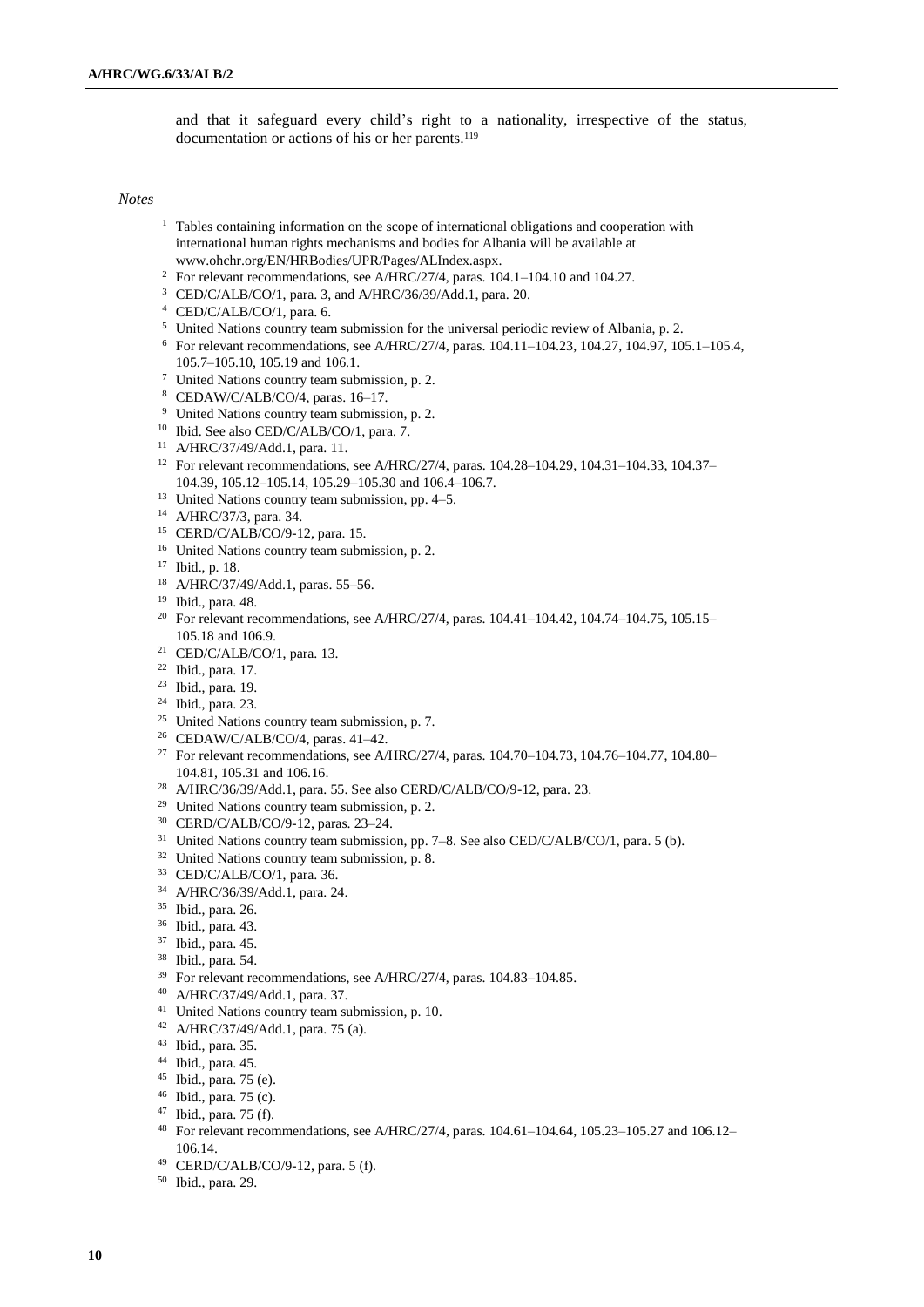- CEDAW/C/ALB/CO/4, paras. 24–25.
- United Nations country team submission, pp. 6–7.
- See www.ilo.org/dyn/normlex/en/f?p=1000:13100:0::NO:13100:P13100\_COMMENT\_ID:3338726.
- For the relevant recommendation, see A/HRC/27/4, para. 106.17.
- United Nations country team submission, p. 11. See also CERD/C/ALB/CO/9-12, para. 5 (a).
- United Nations country team submission, p. 11.
- CERD/C/ALB/CO/9-12, para. 27.
- United Nations country team submission, p. 15.
- For relevant recommendations, see A/HRC/27/4, paras. 104.87 and 105.5.
- United Nations country team submission, p. 11.
- CEDAW/C/ALB/CO/4, para. 32.
- United Nations country team submission, p. 11.
- CEDAW/C/ALB/CO/4, para. 32.
- <sup>64</sup> United Nations country team submission, p. 5. See also CEDAW/C/ALB/CO/4, para. 32.
- United Nations country team submission, p. 6.
- Ibid., pp. 4–5.
- CEDAW/C/ALB/CO/4, paras. 32–33.
- For relevant recommendations, see A/HRC/27/4, paras. 104.88–104.89, 104.96 and 105.34–105.35.
- United Nations country team submission, pp. 12–13.
- CEDAW/C/ALB/CO/4, paras. 28–29.
- For relevant recommendations, see A/HRC/27/4, paras. 104.30, 104.34–104.36, 104.44–104.52, 104.54–104.60, 105.11, 105.20–105.22, 105.32–105.33, 105.36 and 106.11.
- United Nations country team submission, p. 3. See also CERD/C/ALB/CO/9-12, para. 5 (e).
- CEDAW/C/ALB/CO/4, paras. 13 and 30.
- United Nations country team submission, pp. 5–6.
- CEDAW/C/ALB/CO/4, para. 22.
- United Nations country team submission, pp. 5–6. See also CEDAW/C/ALB/CO/4, para. 12.
- <sup>77</sup> United Nations country team submission, pp.  $5-6$ .
- CEDAW/C/ALB/CO/4, paras. 20–21. See also United Nations country team submission, p. 4.
- CEDAW/C/ALB/CO/4, paras. 41–42. See also United Nations Entity for Gender Equality and the Empowerment of Women (UN-Women) and United Nations Development Programme (UNDP), *Gender Brief Albania* (October 2016), p. 60.
- United Nations country team submission, p. 3.
- CEDAW/C/ALB/CO/4, para. 26. See also UNDP, *Strengthening Women's Political Participation: an analysis of the impact of women's parliamentary networks in Europe and Central Asia* (2016), p. 16.
- CEDAW/C/ALB/CO/4, para. 27.
- Ibid., para. 30. See also UN-Women and UNDP, *Gender Brief Albania*, p. 60.
- 84 United Nations country team submission, p. 3.
- CEDAW/C/ALB/CO/4, para. 5 (b).
- Ibid., para. 34.
- 87 For relevant recommendations, see A/HRC/27/4, paras. 104.25-104.26, 104.43, 104.65-104.69, 104.78–104.79, 104.86, 105.6, 106.2–106.3, 106.8, 106.10 and 106.15.
- United Nations country team submission, pp. 9–10.
- CED/C/ALB/CO/1, para. 38.
- United Nations country team submission, pp. 9–10.
- Ibid., p. 10.
- CEDAW/C/ALB/CO/4, paras. 41–42.
- <sup>93</sup> For relevant recommendations, see A/HRC/27/4, paras. 104.90-104.94.
- United Nations country team submission, pp. 14–15.
- Ibid., p. 14.
- Ibid., pp. 12–13.
- 97 For relevant recommendations, see A/HRC/27/4, paras. 104.95, 104.98-104.103, 105.22-105.23 and 106.18–106.23.
- CERD/C/ALB/CO/9-12, para. 4, and United Nations country team submission, p. 15.
- CERD/C/ALB/CO/9-12, para. 19.
- Ibid., para. 13, and United Nations country team submission, p. 15.
- <sup>101</sup> United Nations country team submission, p. 15.
- Ibid.
- CERD/C/ALB/CO/9-12, para. 25.
- For relevant recommendations, see A/HRC/27/4, paras. 104.104–104.105.
- <sup>105</sup> UNHCR submission for the universal periodic review of Albania, p. 2.
- United Nations country team submission, p. 16.
- 107 Ibid., and UNHCR submission, p. 2.